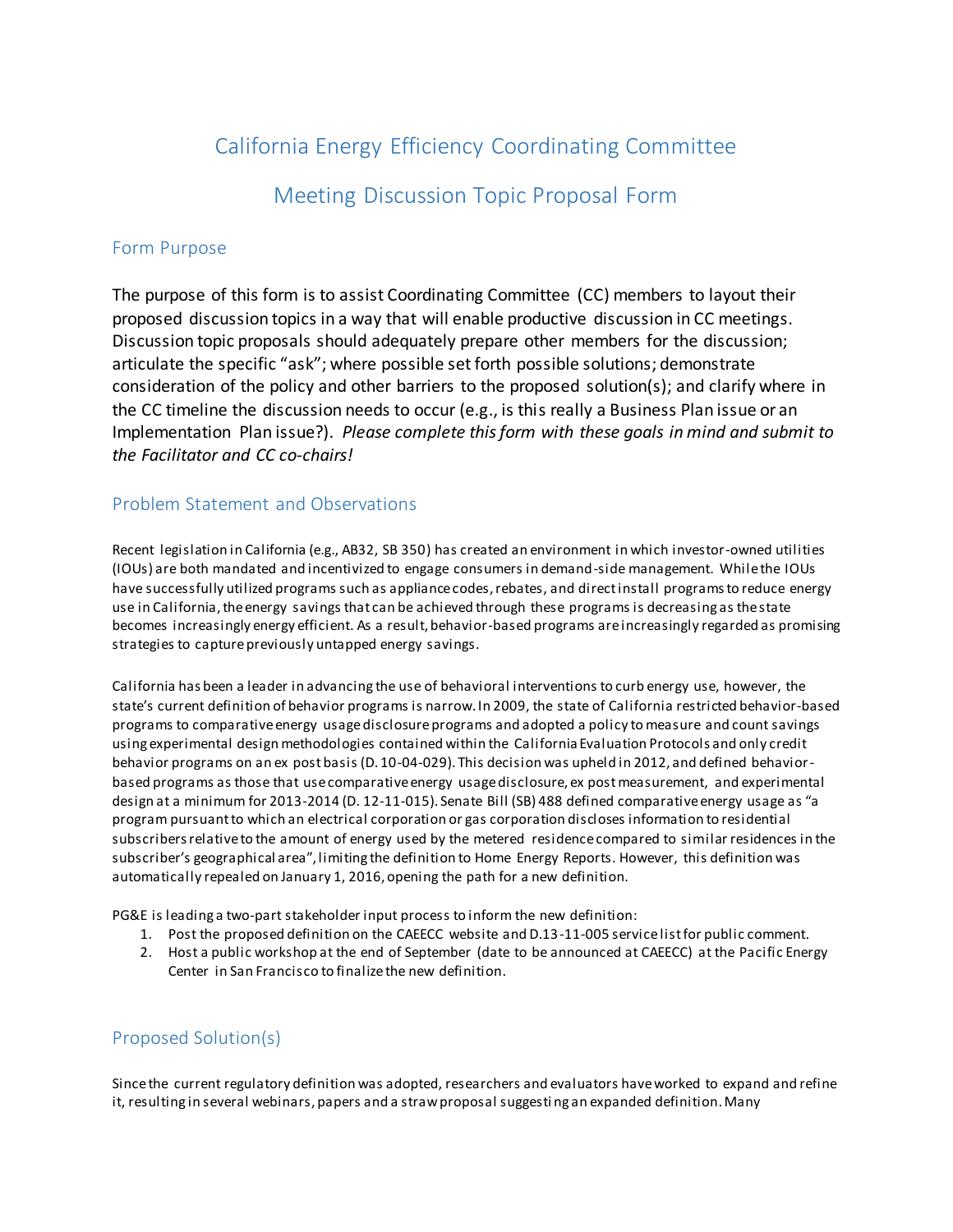stakeholders have pointed out that the definition of behavior programs should: include strategies including but not limited to comparative energy use, be tested using research designs including but not limited to randomized control trials, and measure savings using techniques including but not limited to ex post calculations (Illume Advising et al., 2015; Ignelzi et al., 2013; Mazur-Stommen & Farley, 2013; Todd et al.,, 2012). This dialogue and resulting publications identify several opportunities for improvement to allow for more creative, iterative programs and application of behavioral insights for greater energy savings. Three recommendations are discussed here, and broken down into three sections clarifying the range of target behaviors available for intervention, increasing the types of strategies available for testing, and expanding the list of evaluation approaches for estimating savings.

#### **1. Clarify the range of target behaviors available for intervention**

Informal definitions of "energy behavior" are often limited to habitual home decisions, such as turning off lights when leaving a room. However, the social science community defines energy behavior much more broadly, to include a wide range of behaviors. The International Energy Agency Demand Side Management (DSM) Program Task 24 states that, "it is important not to confuse influences on behavior, means of behavior change, or the purpose of behavior change, with what it is that is being changed..." (IEA, p.10).

A clearer presentation of what is meant by "energy behaviors" would expand the programmatic opportunities and further clarify the range of behaviors that a

behavior-based intervention can target. Karlin et al. (2014) review past definitions of energy behavioral "dimensions" and find that the common distinction between "behavior" and "efficiency" is, in fact, a false dichotomy, such that the former is typically defined as including behaviors that are frequent and low-no cost and the latter including those that are infrequent and costly. However, these two variables present a 2x2 matrix which, when broken out, exposes at least three (if not more) possible behavioral categories (see figure).

|                  | <b>Low Frequency</b> | <b>High Frequency</b> |
|------------------|----------------------|-----------------------|
| <b>Low Cost</b>  | Maintenance          | Curtailment           |
| <b>High Cost</b> | Efficiency           | (n/a)                 |

Further dimensions of energy conservation behaviors that ha ve been proposed over the past three decades include:

- Dividing curtailment into temperature adjustments and minor curtailments (Black et al., 1985; Stern & Gardner, 1981)
- Dividing efficiency into high- and low-cost purchases and improvements (Nair, Gustavsson, & Mahapatra, 2010; Opinion Dynamics, 2011; Stern & Gardner, 1981)
- Distinguishing equipment from building envelope (Opinion Dynamics, 2011)
- The addition of a "maintenance" or "management" category (Kempton, Darley, & Stern, 1992; Kempton et al., 1984; McKenzie-Mohr, 1994; Stern, 1992; Van Raaij and Verhallen, 1983)
- Introducing the dimensions of WEMAD (Weatherization, Equipment, Maintenance, Adjustments, and Daily behavior; Dietz et al., 2009)

As such, we believe a more inclusive definition of Energy Conservation Behavior is: *Energy conservation behavior is comprised of those actions, including the acquisition, use and maintenance of energy-consuming infrastructure (e.g., HVAC, lighting, appliance, plug load) , that impact the total amount or time when energy is used.* This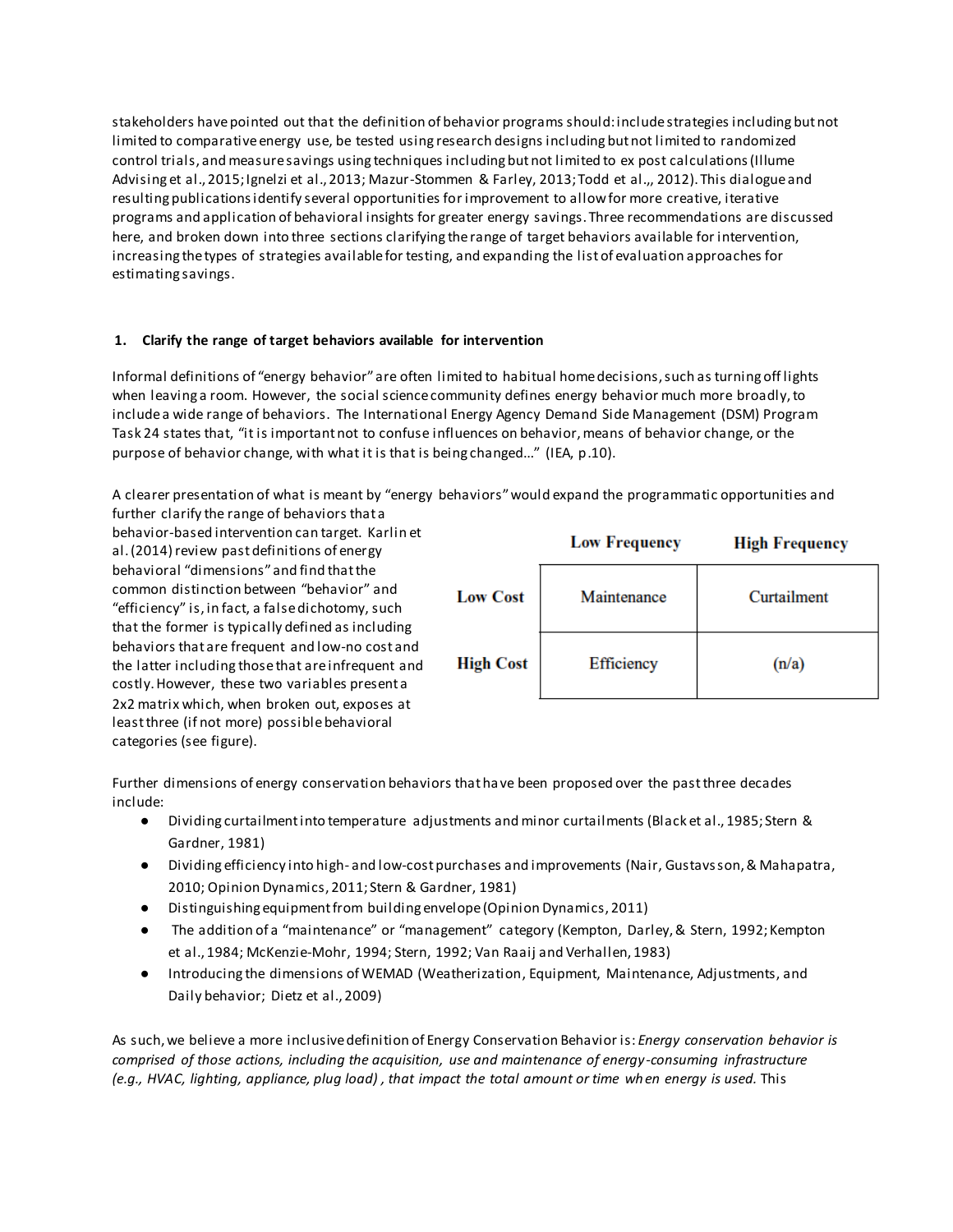expanded definition of energy conservation behavior is both more accurate and more inclusive in the types of specific actions on the part of end users that a social science-based intervention strategy can address.

#### **2. Increase the types of strategies available for testing**

The current definition of behavior limits program strategy to comparative energy usage disclosure programs and expanding this definition has been discussed at great length in recent years. The California IOU Behavi or Straw Proposal (2013) states that behavior-based energy interventions are those that "deploy one or more of the following behavior intervention strategies: a) Commitment, b) Feedback, c) Follow through, d) Framing, e) Inperson and trusted community messenger interactions, f) Rewards or gifts, g) Social norms, and h) other approved methods" (p. 1). The Straw Proposal expands the definition from one to seven strategies and adds a caveat that "other approved methods" can be considered. Subsequent work has categorized intervention strategies into schema or taxonomies to "eliminate the confusion caused by the fact that typological categories tend to overlap" (Mazur-Stommen & Farley, 2013, p. vi) as well as present interdisciplinary lists of behavioral theories that can be applied to strategies (Ignelzi et al., 2013).

There are many promising strategies and expanding the definition to include them is a vital and important step forward. However, social science-based is constantly evolving based on new research and limiting behavioral programs to a fixed list or taxonomy unnecessarily restricts the energy savings that could be generated by distinguishing and combining programmatic elements systematically.

Defining behavioral programs as a discrete set of strategies distracts from the key elements that successfully influences behavior. A behavioral intervention is comprised of various elements: namely the general approach or *strategy* taken, the *message* used in communications, and the *medium* used to reach end users (see examples on page 7). We believe a definition of behavioral programs that recognizes the distinction between these elements (strategy, message and medium) will be more effective in supporting behavioral programs that produce reliable savings and meet California's energy goals than a definition that lists intervention strategies that may or may not actually be messages or mediums.

#### **3. Use a range of reliable research methodologies to infer causality**

The current definition of behavior requires that programs are evaluated using randomized control trials (RCT) and ex post measurement. While the RCT is certainly the "gold standard" for inferring causality of a treatment or intervention, there are limits to the types of programs that can be tested via RCT. This methodological restriction thus limits the types of behavioral programs that can be offered. Additional methods have been widely accepted in social science for decades for estimating the impact of behavioral interventions in fields varying from health to education. Specifically, quasi-experimental methods are considered a reliable alternative form of measurement when randomization is not feasible (California IOU Straw Proposal, 2013; Illume Advising, 2015; Todd et al., 2013).

With the availability of frequently sampled smart meter data, measured or "pay for performance" savings can also be calculated for interventions in real-time in addition to ex post and ex ante approaches. Actions that result in savings attributed to deemed measures can be deducted from the total savings calculated via statistical regression analysis, avoiding double counting. Todd et al. (2013) define evaluability "in the sense that energy savings impacts must be: quantified through accepted industry methods… and quantified in a manner that allows comparisons across programs (i.e., average percent saving)."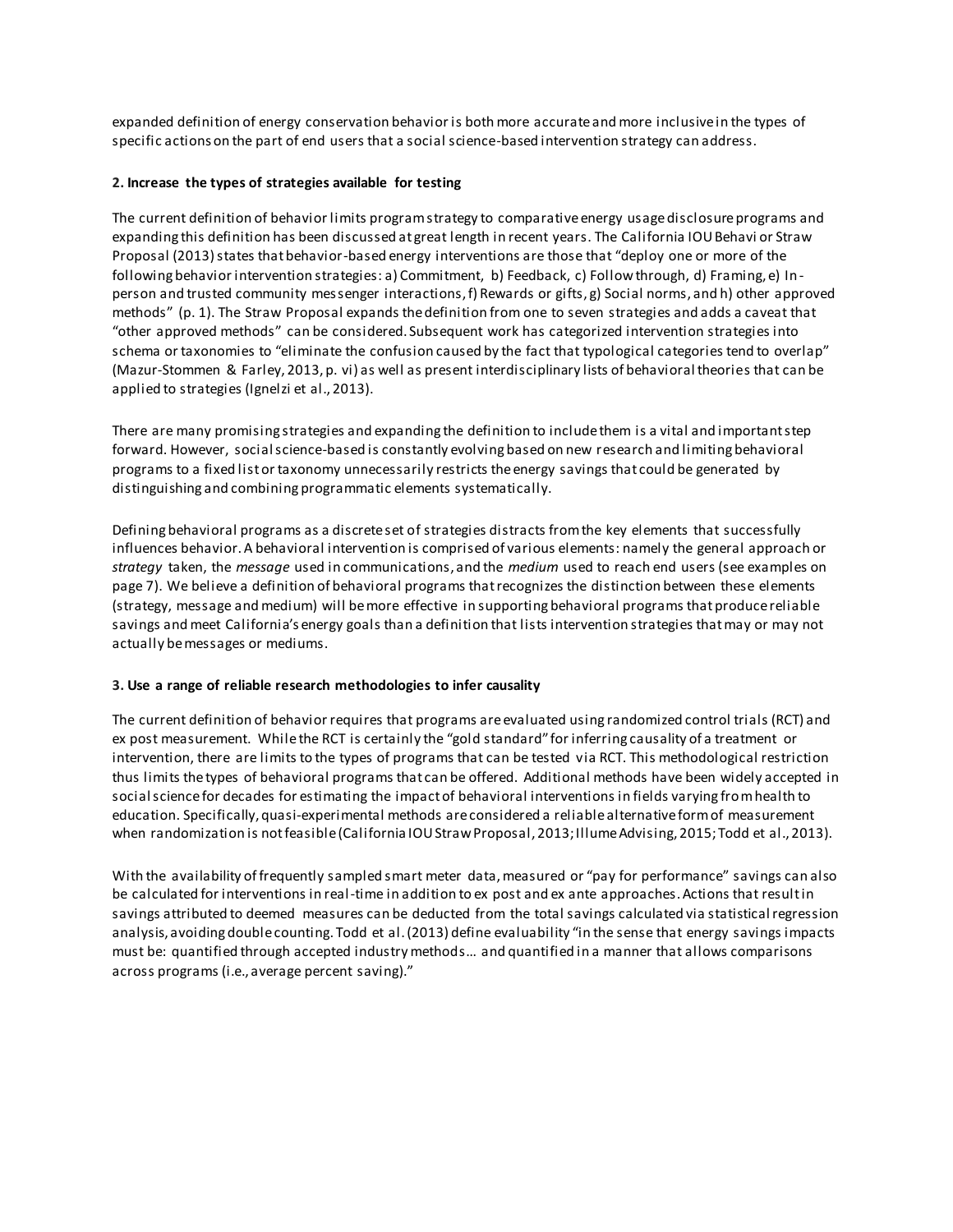The proposed definition below presents a modified version of the CA IOU Behavior Straw Proposal (2013) that addresses the three points above - clarifying the range of target behaviors available for intervention, increasing the types of strategies available for testing, and expanding the list of evaluation approaches for estimating savings.

#### *1. Behavioral Program Definition*

Behavior-based energy programs use social science to develop interventions that influence energy related behaviors (elimination/reduction of kW, kWh or Therms). These approaches, in the absence of or complementing other rebated or measure-based programs, employ a range of reliable research methodologies to infer causality, estimate savings, and attribute savings across multiple programs as applicable.

These programs require the following steps:

- 1. Identify which **target behavior(s)** the program is seeking to change. Energy conservation behavior is comprised those actions, including the acquisition, use and maintenance of energy-related technologies, that impact the total amount of energy used.
- 2. Deploy one or more **program intervention(s)** to encourage customers to engage in the target behavior(s) based on applied social science. Program interventions are comprised of:
	- a. Strategies, including but not limited to:
		- i. Commitment
		- ii. Feedback
		- iii. Reminders [to encourage follow through]
		- iv. Rewards or gifts
		- v. Modeling
	- b. Messages, including but not limited to:
		- i. Social norms
		- ii. Loss aversion
		- iii. Perceived benefits
		- iv. Choice frame (i.e., default setting)
	- c. Mediums, including but not limited to:
		- i. In-person / trusted messenger
		- ii. Direct mail / Email
		- iii. Website / Social Media
- 3. Measure savings via a **research design** that uses accepted industry methods and allows comparisons across programs to infer causality of programs and/or program components.

# Acknowledgement of legal, regulator, and high level operational constraints to the proposed solution(s)

An expanded behavior definition requires different testing and evaluation approaches than product-centric energy efficiency, as outlined above: